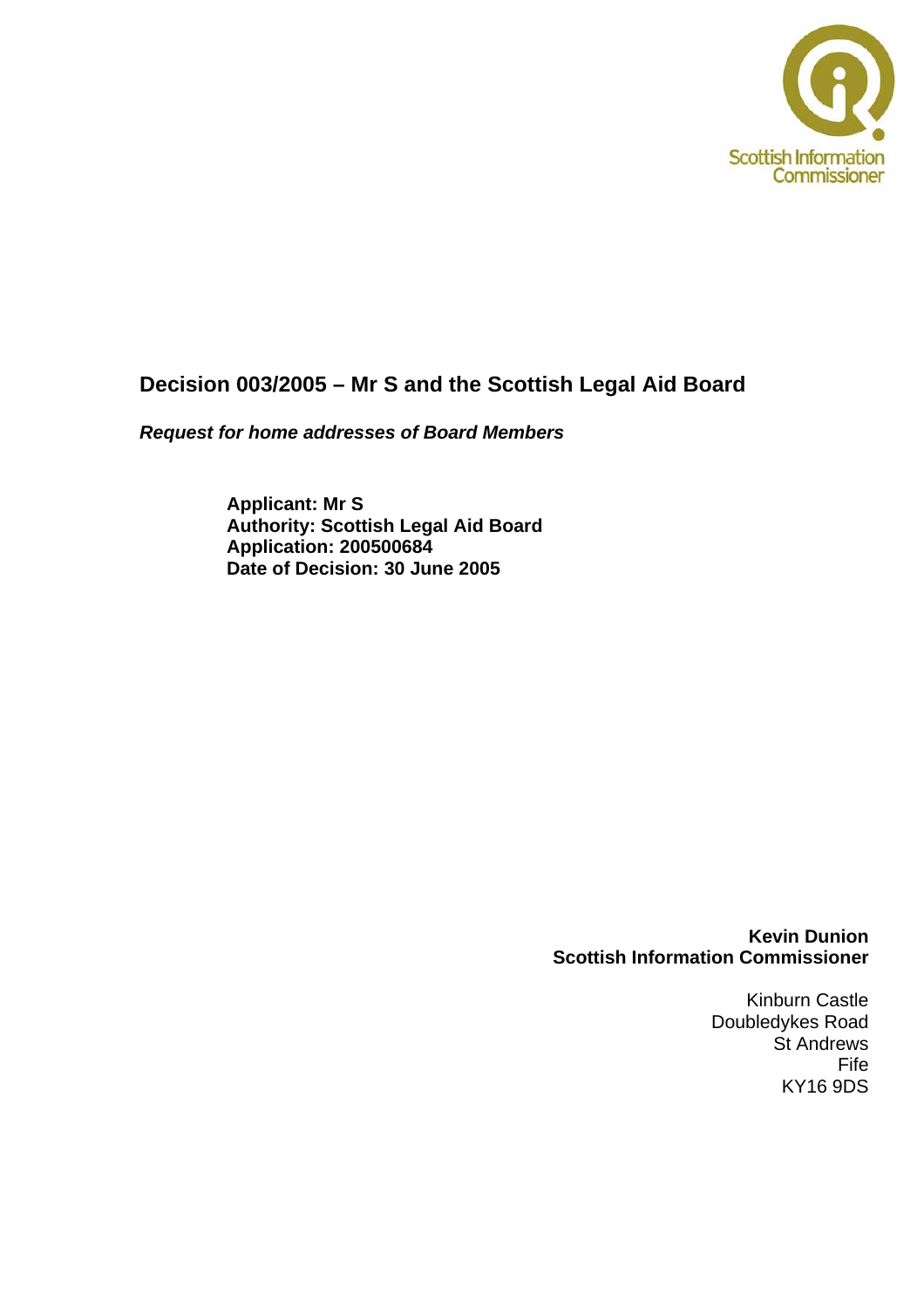

# **Decision 003/2005 – Mr S and the Scottish Legal Aid Board**

**Request for home addresses of Board Members – decision to withhold – section 38(1)(b) – whether information is personal data – whether Article 6 of the European Convention of Human Rights has implications for the Commissioner's decision.** 

**Facts** 

Mr S asked the Scottish Legal Aid Board to supply the home addresses of Board Members, with a view to taking legal action against the estates of individual Board Members. The Scottish Legal Aid Board refused to provide this information on the grounds that it constitutes personal data and is exempt from disclosure under section 38(1)(b) of the Freedom of Information (Scotland) Act 2002 (FOISA).

#### **Outcome**

The Commissioner found that the authority was correct in assessing the information to be personal data. The authority was justified in citing the exemption in 38(1)(b) of FOISA because the release of the home addresses of Board Members would breach the requirement to process personal data fairly, as laid down by the first data protection principle in schedule 1 of the Data Protection Act 1998. There is no requirement for the authority to supply the applicant with the information requested.

## **Appeal**

Should either the Scottish Legal Aid Board or the applicant wish to appeal against this decision, there is an appeal to the Court of Session on a point of law only. Any such appeal must be made within 42 days of receipt of this notice.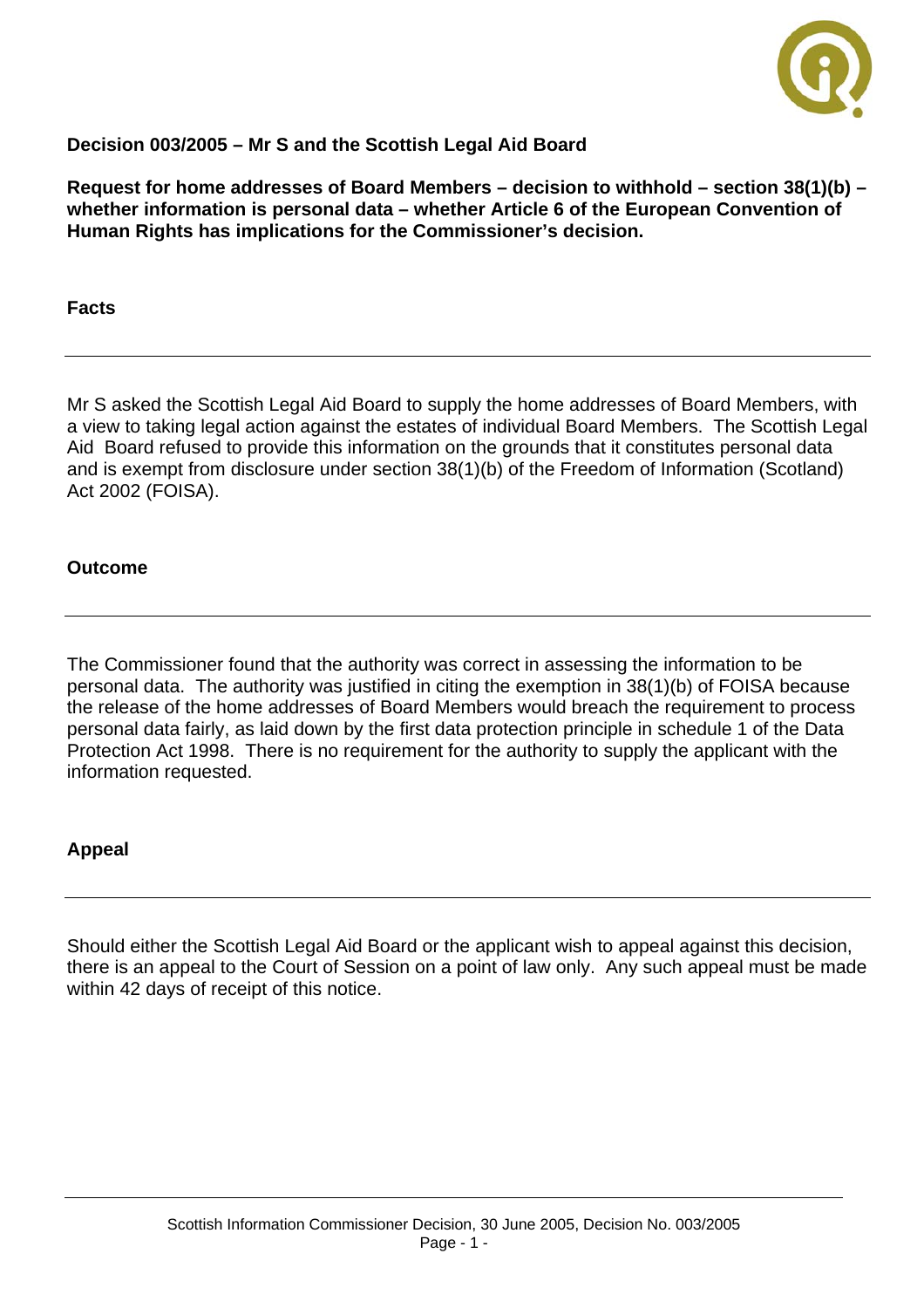# **Background**



- 1. On 13 January 2005, the applicant made a request by email to the Scottish Legal Aid Board (SLAB) for the home addresses of Board members. His reason for asking for this information related to his intention to take legal action against the estates of individual Board members: Mr S believes that the actions of SLAB have breached his human rights and wants to bring an action against Board members at the European Court of Human Rights.
- 2. The applicant has made several related information requests to SLAB, two of which are the subject of separate decision notices (004/2005 and 005/2005).
- 3. On 14 January 2005, SLAB wrote to the applicant, refusing to send him the home addresses of Board members on the grounds that the information is exempt under section 38 of the Act, and disclosure to a member of the public would contravene the provisions of the Data Protection Act 1998 (DPA).
- 4. The letter also pointed out that SLAB is a corporate body which sues and is sued in its own right, and advised that legal actions against the Board should be served at SLAB's address.
- 5. The applicant sought a review of this decision, contacting SLAB by email on 17 January 2005. His reason for dissatisfaction with the decision is his belief that SLAB is a tribunal and as such is required by Article 6 of the European Convention on Human Rights to be impartial. Mr S stated that this requires the disclosure of information to allow any wrong doing to be legally challenged, to allow him to seek redress under the European Convention on Human Rights and to seek proof that SLAB acts impartially. He believes that Article 6 of the European Convention on Human Rights requires the Board to be accountable for its impartiality and this obligation means that the Board cannot use the DPA to avoid disclosing information required for this purpose.
- 6. After reviewing the request SLAB wrote back to the applicant on 10 February 2005, confirming the original decision to withhold the information on the grounds that it constituted personal data and was exempt from disclosure under FOISA.
- 7. Mr S then applied to me for a decision, in an email sent on 23 February 2005.

## **The Investigation**

8. The applicant's appeal was validated by establishing that he had made a request to a Scottish public authority, and had appealed to the Commissioner only after requesting the authority to review its decision to withhold information.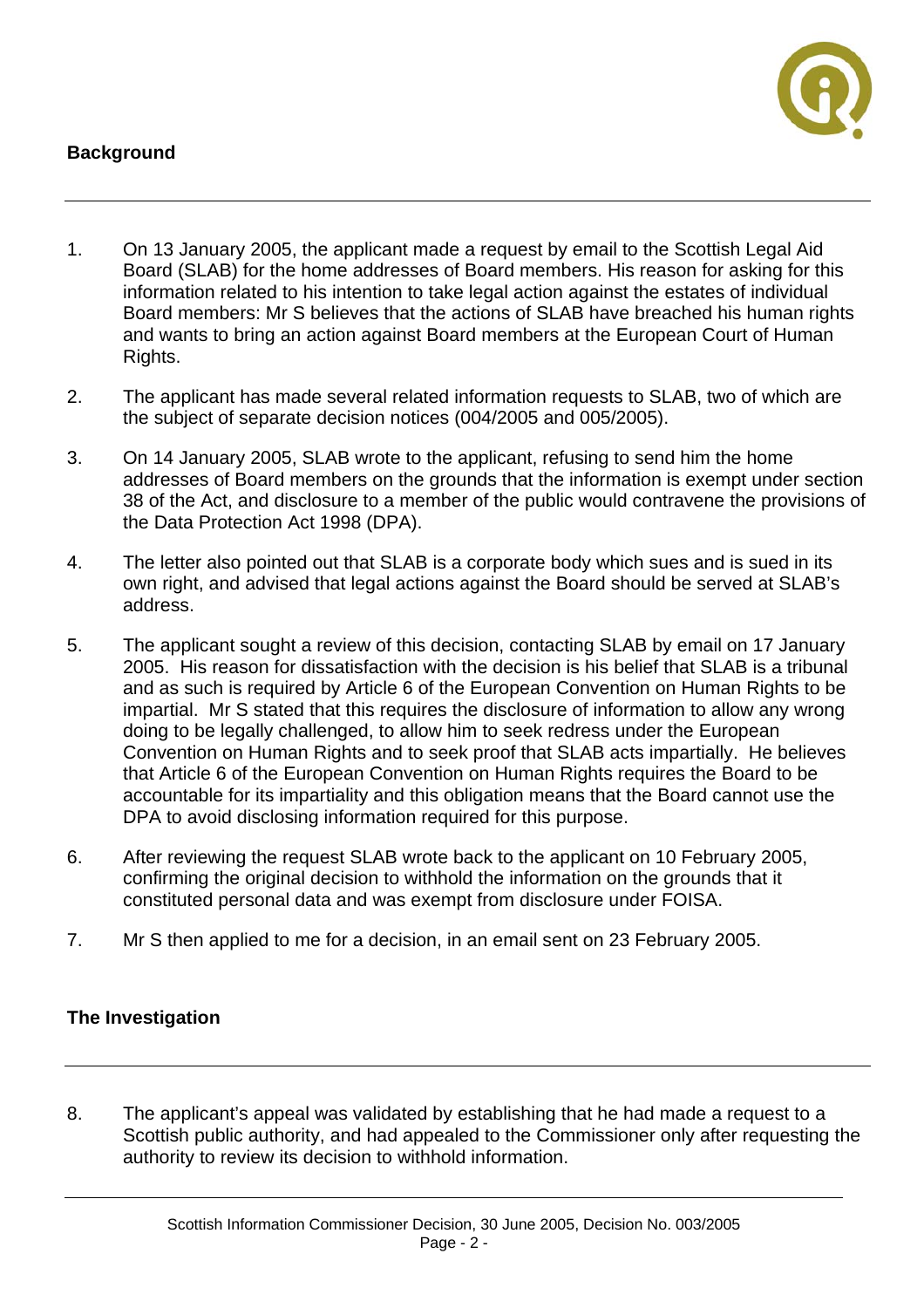

- 9. A letter was sent to SLAB on 10 March 2005, informing it that an appeal had been received and that an investigation into the matter had begun.
- 10. SLAB was asked:
	- $\bullet$  to confirm that it was relying specifically on section 38(1)(b) of FOISA (the decision notice issued to the applicant following its review of the case simply referred to section 38);
	- to explain its reasons for applying this exemption to the information requested;
	- whether there exists any legal obligation on Board members to disclose their home addresses as a condition of appointment;
	- whether the home addresses of Board members have ever been made available on request previously;
	- whether Board members had been asked if they would object to the release of their home addresses; and
	- whether Board members have received any assurances that their home addresses would not be disclosed.
- 11. In reply, SLAB provided:
	- confirmation that the Board had relied on section 38(1)(b) of FOISA;
	- **EXT** its reasons for citing this exemption in relation to the information requested, namely that a personal address is personal data as defined in section 1(1) of the Data Protection Act 1998, the release of which would breach data protection principle 1 as none of the conditions of Schedule 2 of the DPA have been met;
	- confirmation that there is no legal obligation on Board members to disclose their home addresses as a condition of their employment;
	- confirmation that home addresses of Board members have not previously been made available on request, other than internally, and in confidence, within the Board for the purposes, for example, of distribution of papers in advance of meetings;
	- confirmation that there is no record of Board members being asked specifically if they object to the release of their home addresses, but that copies of correspondence are held dating back to August 2003 in which a Board solicitor advised all Board members that the applicant had asked the Scottish Executive to provide information about their home addresses. The Scottish Executive had refused to provide the information and Members were assured that SLAB would also refuse to disclose personal information. This letter was followed up at a Board meeting in September 2003 in which a paper summarising these matters was considered and approved.
- 12. The investigating officer asked SLAB to supply copies of the correspondence with Board members on this subject and a copy of the paper approved at the Board meeting in September 2003. This was received on 26 May 2005.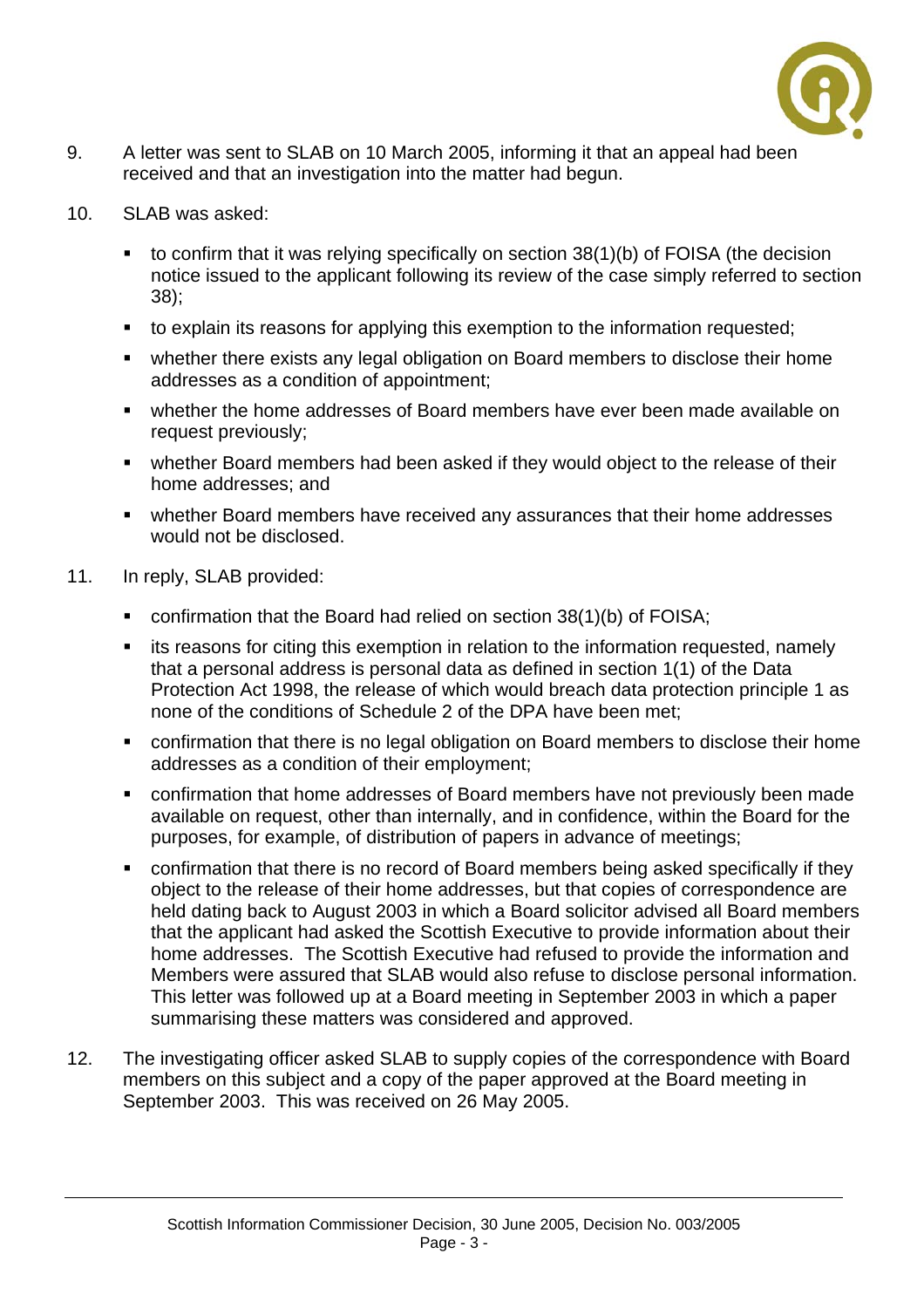

- 13. As mentioned in paragraph 4, SLAB had informed the applicant that it is a corporate body which sues and is sued in its own right. In relation to this point the investigating officer asked whether a Board member would ever be personally liable if, for example, they acted outwith their powers or acted in bad faith. SLAB referred the investigating officer to guidance from the Scottish Public Finance Manual, to the effect that relevant claims established against a board member who had acted honestly and in good faith will be met from funds provided to SLAB by the Scottish Ministers.
- 14. SLAB further advised that the applicant has previously raised an unsuccessful action in which he named a list of past and present members of staff and Board Members. The action was served at SLAB's corporate office and the court took no issue with the Board defending it in its corporate capacity. The court refused the applicant's demand for the home addresses of those named members of staff and Board Members. There is therefore no need for the applicant to know the home addresses of a Board member in order to raise a court action against him or her.

## **The Commissioner's Analysis and Findings**

- 15. The main issue to be addressed is whether the information requested by the applicant constitutes personal data, as defined by the Data Protection Act 1998 (the DPA), and whether the release of the information under FOISA would contravene any of the data protection principles and so justify SLAB in withholding the information under section 38(1)(b).
- 16. The applicant also raised a secondary issue in his request for a review of the decision, which he asked the Commissioner to address using his powers under FOISA. This is the requirement for SLAB to be accountable for their impartiality under the European Convention on Human Rights.
- 17. The issue outlined in paragraph 16 will be dealt with first in this decision.

## **European Convention on Human Rights and its implications for this case**

- 18. Article 6 of the European Convention on Human Rights states that "everyone is entitled to a fair and public hearing within a reasonable time by an independent and impartial tribunal established by law."
- 19. The applicant believes that SLAB is a tribunal (this point is made clearly in his correspondence with the Board in relation to a separate case, decision 004/2005. His email dated 15 January 2005 states "As the legal Aid board act as a tribunal…")
- 20. In a letter to the applicant dated 17 January 2005, SLAB stated "…the Board does not act as a tribunal. The Legal Aid (Scotland) Act 1986 sets out the general functions, powers and duties of the Board." (correspondence relating to decision 004/2005)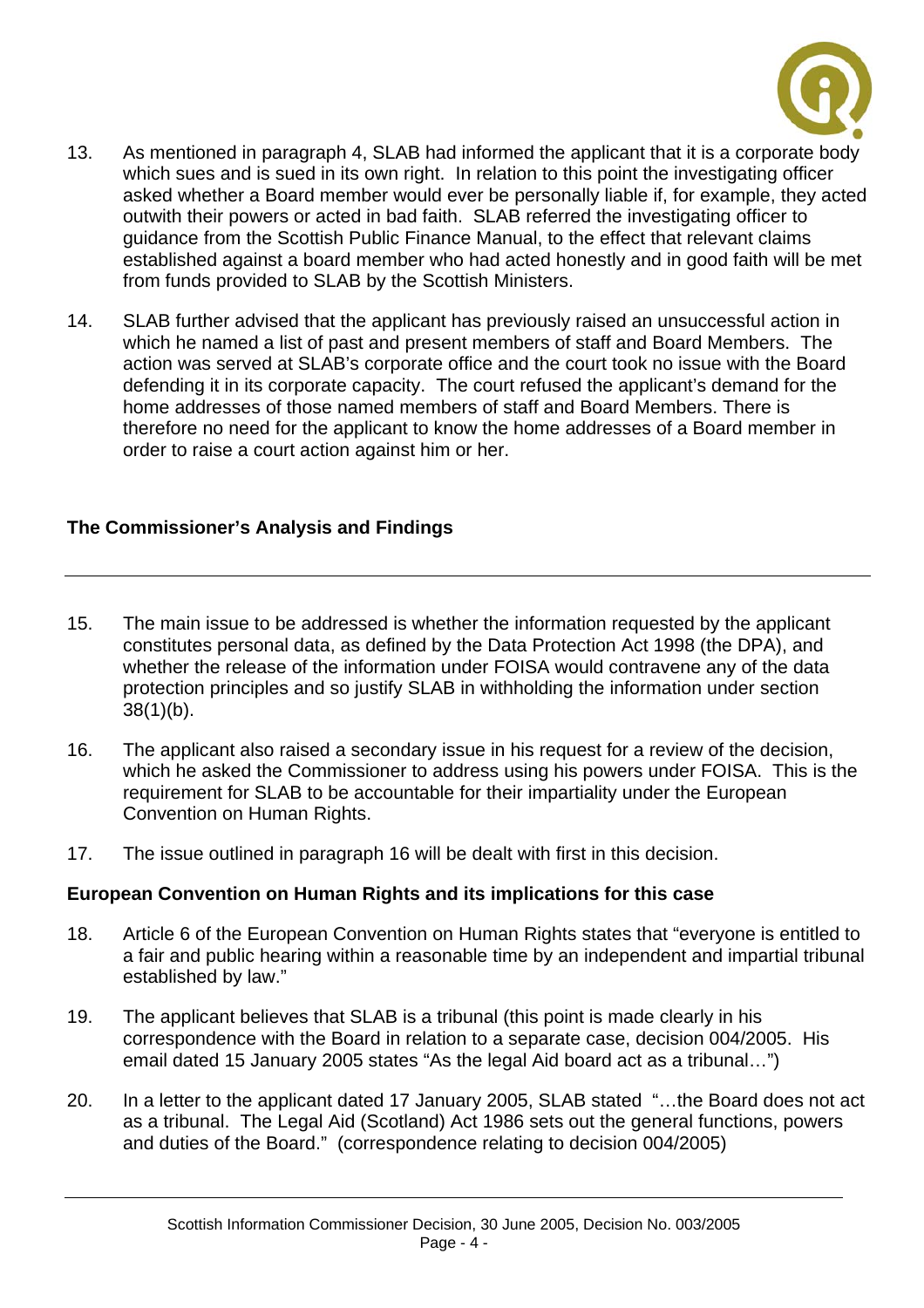

- 21. In the context of this decision, the issue of whether SLAB acts as a tribunal is not relevant as the Scottish Information Commissioner is only empowered to enforce FOISA and has no jurisdiction regarding the responsibilities of SLAB under the European Convention on Human Rights.
- 22. The Commissioner will therefore not address this issue in his decision notice.

## **Use of section 38(1)(b) to withhold the information**

- 23. SLAB cited only section 38(1)(b) as grounds for withholding the information requested in this case. Therefore, the investigation focused on whether this exemption had been correctly applied to the information requested by the applicant.
- 24. Section 38(1)(b) allows Scottish public authorities to withhold information if it is "personal data" and if it satisfies either of the conditions laid down in sections 38(2) or 38(3) of FOISA. Section 38(2)(a)(i) exempts information where the disclosure of personal data would contravene any of the data protection principles.

## **Is the information "personal data"?**

25. Section 1(1) of the DPA defines personal data as "data which relate to a living individual who can be identified (a) from those data". Clearly, home addresses of Board Members, together with the names of the Board Members in question, fall within this definition.

#### **Would release of the information breach data protection principles?**

- 26. The first data protection principle laid down in Schedule 1 of the DPA is that personal data shall be processed fairly and lawfully. The question to consider here is whether the release of the home addresses of Board Members would be fair and lawful.
- 27. The Information Commissioner, who is responsible for regulating the DPA, has provided guidance on factors to take into account when considering a request for the release of personal data about a third party. In thinking about "fairness", consideration should be given to whether the information relates to the private or public life of the individual. Information about an individual's home life is likely to deserve protection and the Commissioner's guidance states: "information such as home addresses…would not normally be disclosed".
- 28. The Information Commissioner's guidance also advises that before a decision is taken to release personal data, the data controller should consider whether employees have been told that information about them will be disclosed, or what their reasonable expectations about disclosure are. In this case, SLAB has produced documents showing that Board Members were given an assurance that their home addresses would not be released. This followed a previous request by the applicant for this information, which, taken in context with his strong views about the actions of SLAB, was seen as potentially threatening to individual Board Members. In this situation disclosure of home addresses would contravene the first data protection principle on the basis that the disclosure would not be fair. In the circumstances I do not need to consider whether the disclosure would be lawful.